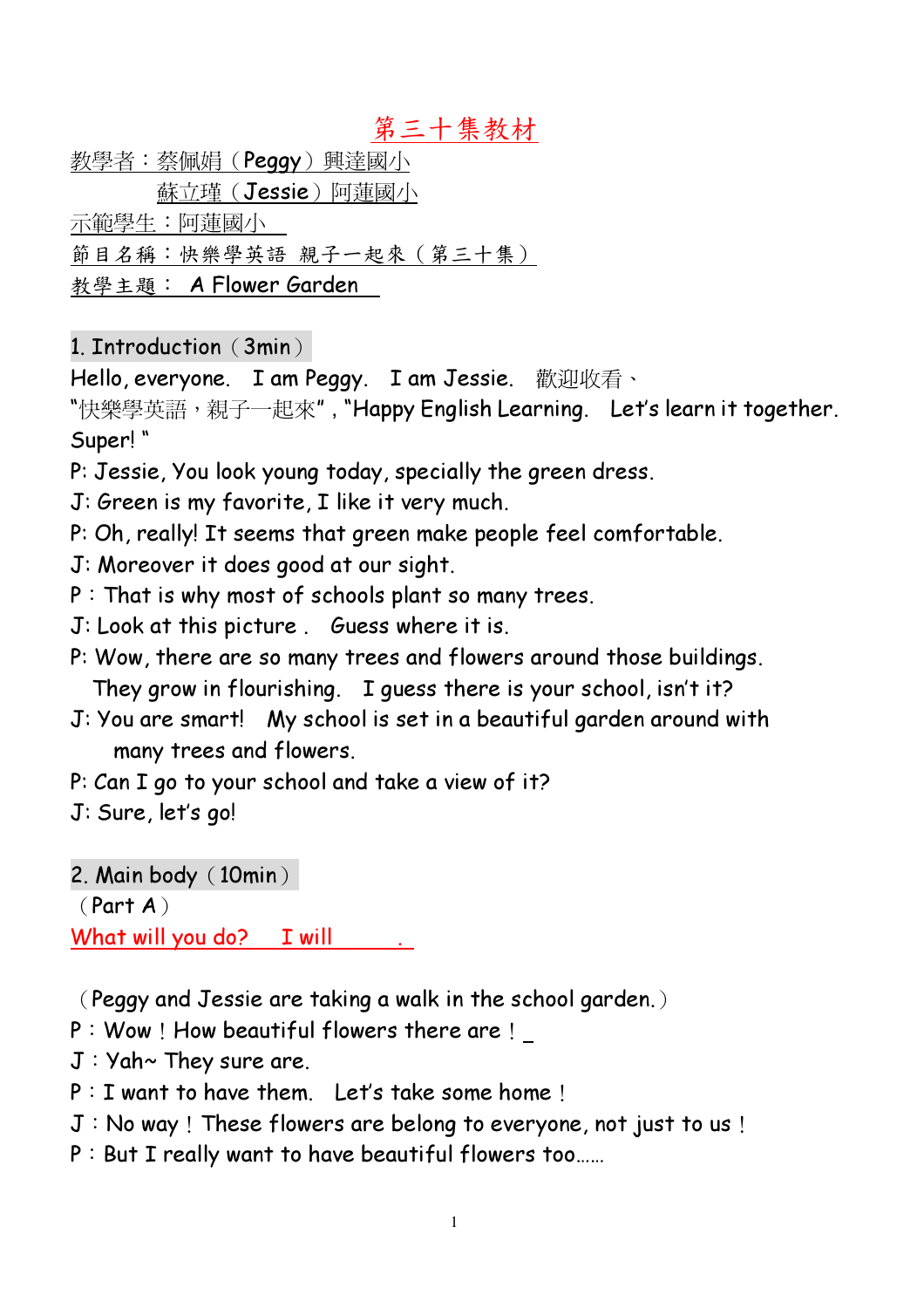- $J: Mn...$ , Let me think about it.... I got an idea!
- P: Really? Tell me!
- $J:$  We can go to buy some flower seeds, and after a few months we will have our own flowers!
- P: Sounds good! But, how can you make seeds become beautiful flowers? What will you do?
- $J:I$  will plant the seeds in the garden.
- $P:$  Then they will become beautiful flowers?
- $J:Of course not$
- $P:$  So what will you do next?
- $J$  : Let me show you again, see it! I will dig a hole and put seeds in, then put earth on, finally water the flowers.
- $P: That's right$ ! And they will become beautiful flowers!
- $J:$  Not enough, actually, I will do the most important thing.
- $P: What will you do?$
- $J:I$  will watch the flower seeds everyday !
- $P: Oh$  ! Yah ! How can I forget this !
- $J:$  So, do you want to go to buy flower seeds with me now?
- $P: Sure : ! Let's go :$
- $J:Oh, no, before we go, we should review all the vocabulary again.$ 各位觀眾這一集的單字很容易,大家跟著我們來學!
- P : plant  $(*)$  pla-nt p-l-a-n-t Please repeat after me.
- $Ss: plant$   $(*)$  pla-nt p-l-a-n-t
- J: Plant 原本是「植物」的意思,但是當成一個動作的話,就是「種植植物」的 意思,在這個小故事當中,plant 是當「種植」的意思。
- $P: Water$   $(*)$  wa-ter w-a-t-e-r Please repeat after me.
- $Ss:water$   $(*)$  wa-ter w-a-t-e-r
- J: Water 原本是「水」的意思,但是當成動作的話,就是「澆水」的意思,在 這個小故事中, water 是當「澆水」的意思。
- $P:$  What will you do? Please repeat after me. 這句話的意思是「你將要做什麼?」或是「你將會怎麼做?」
- J: I will plant the flower seeds in the garden. Please repeat after me. 這句話的意思是 「我將會把這些花的種子種在花園裡。」 如果有人問你 What will you do?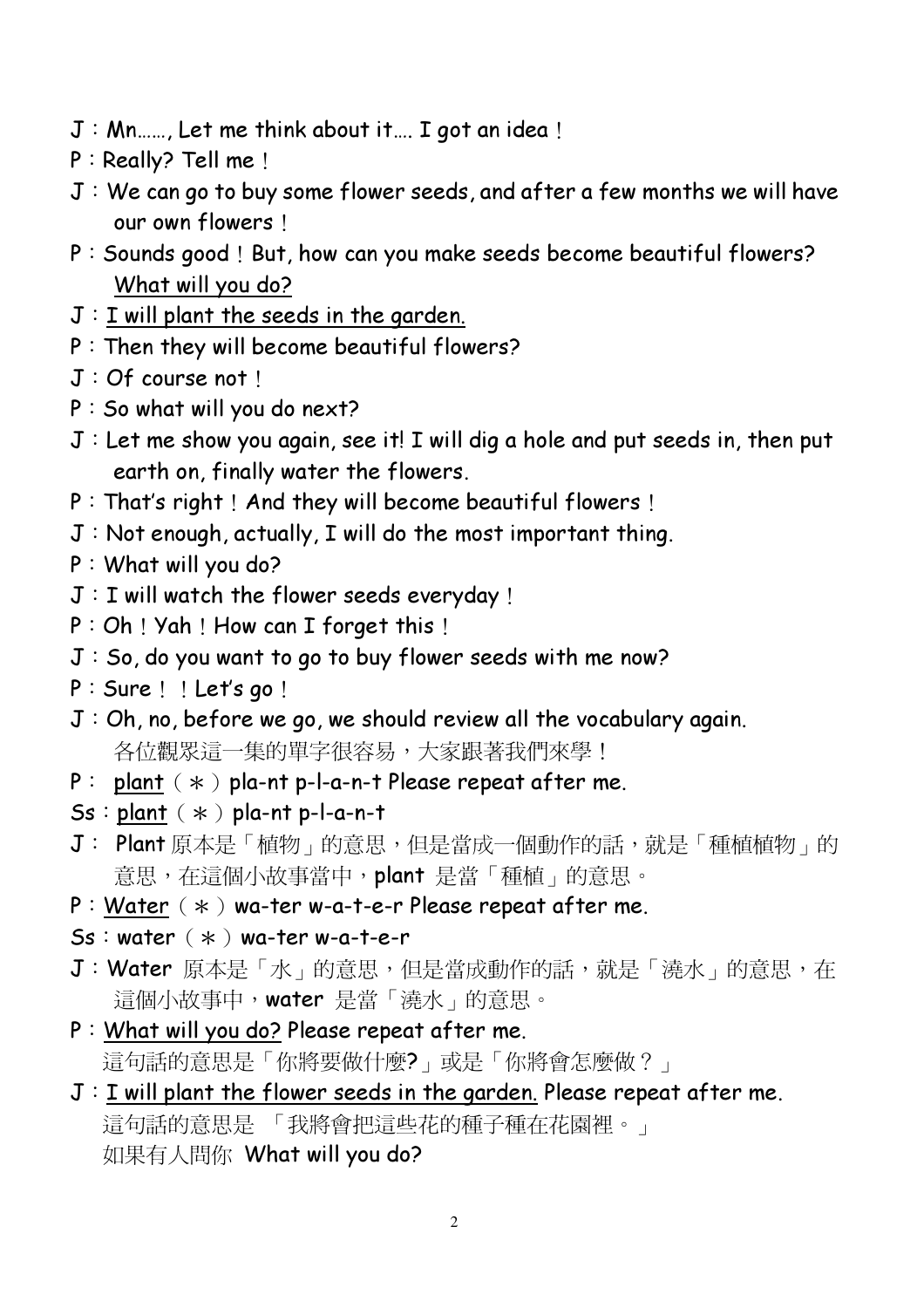你就要會答 I will.......

- P:小朋友,讓我們再來複習一次剛剛我們學過的字和句子。
- Ss: What will you do? I will plant the flower seeds in the garden.
	- Plant  $(* )$  pla-nt p-l-a-n-t
	- Water  $(*)$  wa-ter w-a-t-e-r

 $(Part B)$ 

What does/do it/they cost? They/It cost(s) dollars.

 $($  In the garden center  $)$ 

- $P:$  Wow! There are so many kinds of flower seeds and plants!
- $J:Yah:$  So we can find many flower seeds we want.
- $P$ : Have you decided what you want to buy?
- $J:$  Not yet, so let's visit this store thoroughly and maybe we can find something special.
- $P: Mn$ . These are the seeds of the Rose.
- $J:I$  like these! How much do they cost?
- $P:$  Let me see....a package.....They cost fifty dollars. See the price label!
- $J:$  Wow ! Peggy, Jasmine's seeds are on this shelf..
- P : That's right ! How much do they cost?
- $J:$  They cost eighty dollars.
- $P:$  There are the seeds of the Lily !
- $J:$  Lily! They are my favorite flowers! How much do they cost?
- $P:$  They cost one hundred dollars.
- $P: Do$  you see the Orchid's seeds ?
- $J: Yes.$  Over there. Do you see how much they cost?
- P: They cost forty dollars.
- $J$ : The Tulip are also beautiful, too! They cost only thirty dollars!
- $P:$  So cheap! Let's take them all home. How do you think?
- $J:$  Wonderful! So we will buy the seeds of the Rose, the Jasmine, the Lily, the Orchid and the Tulip, right?
- P: Right! And they totally cost three hundred dollars.
- $J:$  Not so expensive, let's pay.
- P:各位觀眾,我們在這裡介紹了許多的花,我們來學一學要怎麼說?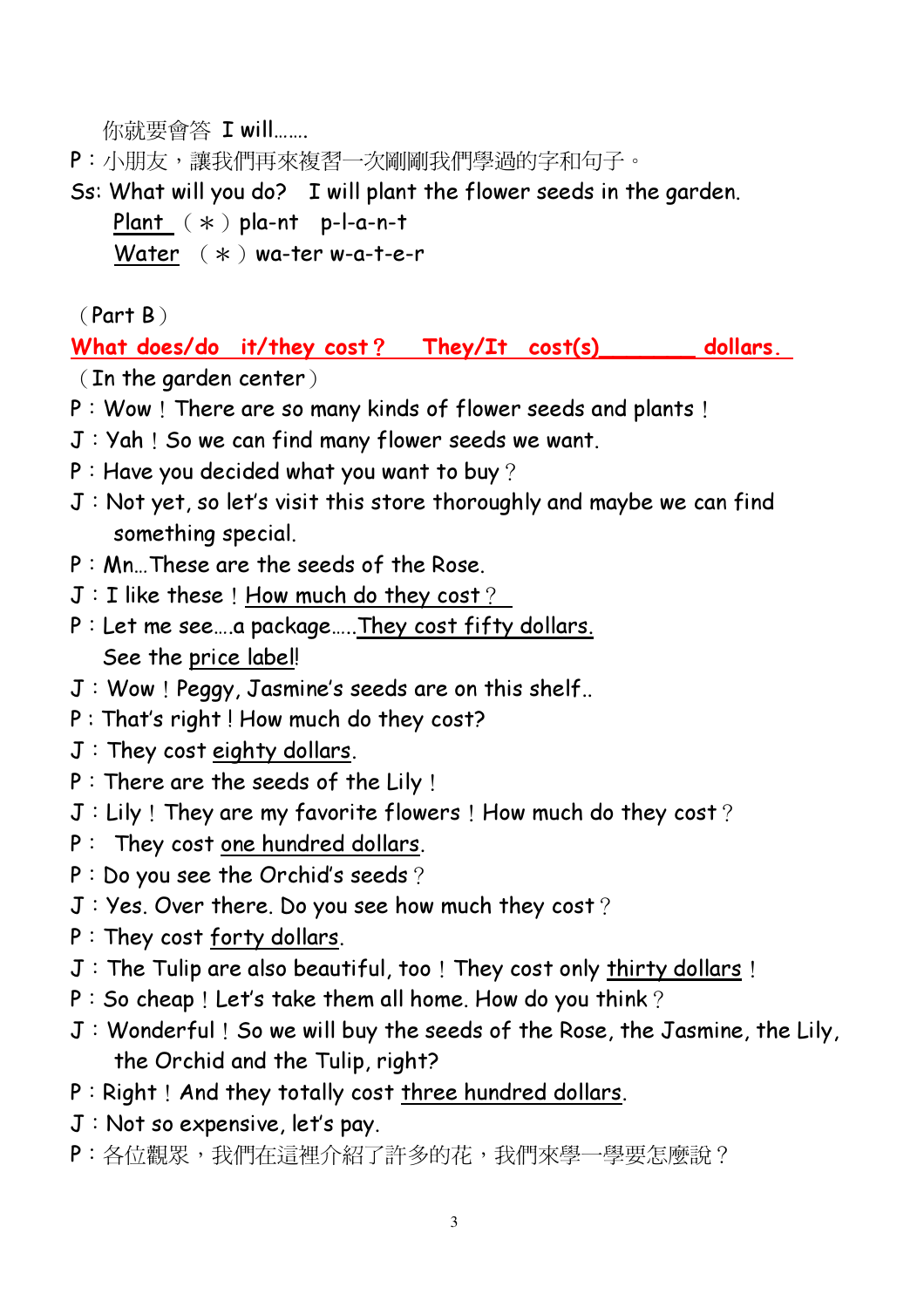Rose  $(*)$  ro-se, r-o-s-e, please repeat after me.

- $S: Rose (*)$  ro-se, r-o-s-e
- J: Rose 是玫瑰。因為花通常不會單獨只有一朵出現,所以我們在講的時候,會 在前面加"the"。因此,玫瑰花我們會說成是"the Rose".
- $P: Jasmine$   $(*)$  jas-mine, j-a-s-m-i-n-e.
- $S:$  Jasmine  $(*)$  jas-mine, j-a-s-m-i-n-e.
- J: Jasmine 是茉莉花。
- $P: Lily (*)$  li-ly  $(*)$ , l-i-l-y.
- S: Lily  $(*)$  li-ly, l-i-l-y.
- J: Lily 是百合花。
- $P:$  Orchid  $(*)$  or-chid, o-r-c-h-i-d.
- $S:$  Orchid  $(*)$  or-chid, o-r-c-h-i-d.
- J: Orchid 是蘭花。
- $P:$  Tulip  $(*)$  tu-lip, t-u-l-i-p.
- $S:$  Tulip  $(*)$  tu-lip, t-u-l-i-p.
- J: Tulip 是鬱金香。

### 3. Activities [5 min]

 $A.$  Song:  $(\mathbb{H} \mathcal{L})$   $(3min)$ 演出者 阿蓮國小四位學生 I will plant some flower seeds, Flower seeds, flower seeds. I will plant some flower seeds In my garden.

I will water my flower seeds, Flower seeds, flower seeds. I will water my flower seeds In my garden.

I will watch my flower seeds, Flower seeds, flower seeds. I will watch my flower seeds In my garden.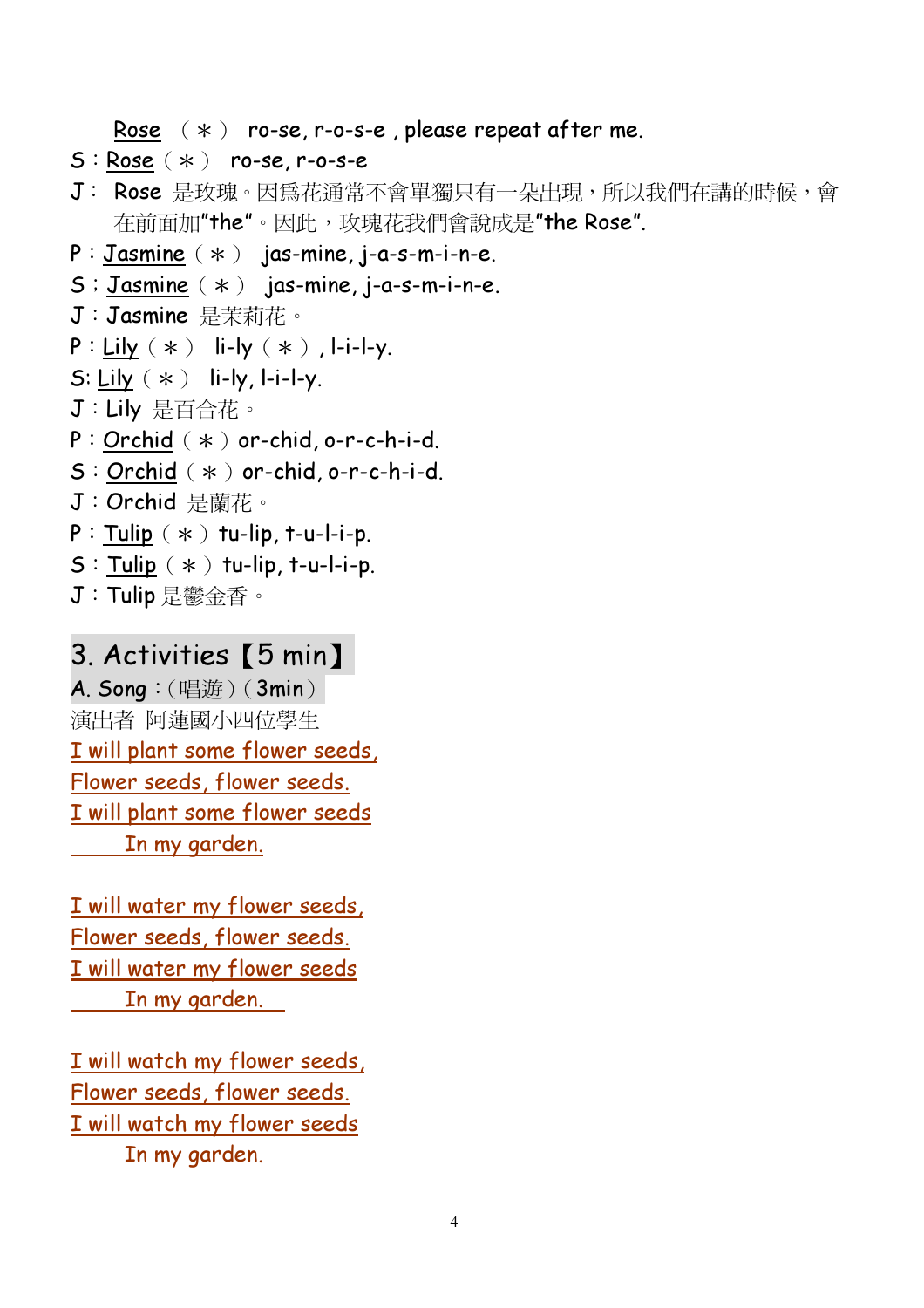#### all repeated



- P:各位觀眾,這句英文諺語非常有意義,我們在唸一次,您們把它抄下來,放在 顯目的地方,勉勵自己。
- S: April showers bring May flowers.

Something good may happen as a result of unpleasant events.

 $J$  : Excellent! Keep it in mind, I will ask you next time.

## 4. Game Activities (6 min) 演出者 阿蓮國小學生 A. 蘿蔔蹲 一人選一種花名,玩蘿蔔蹲。 S1: Rose 蹲, Rose 蹲, Rose 蹲完 Jasmine 蹲…… S2: Jasmine 蹲, Jasmine 蹲, Jasmine 蹲完 Lily 蹲…… S3: Lily 蹲, Lily 蹲, Lily 蹲完 Orchid 蹲…… S4: Orchid 蹲, Orchid 蹲, Orchid 蹲完 Tulip 蹲…… 重複玩 S3: Lily 蹲, Lily 蹲, Lily 蹲完 Orchid 蹲…… S4: Orchid 蹲, Orchid 蹲, Orchid 蹲完 Tulip 蹲…… Teacher: Tulip 蹲, Tulip 蹲, Tulip 蹲完 Rose 蹲…… S1: Rose 蹲, Rose 蹲, Rose 蹲完 Jasmine 蹲…… S2: Jasmine 蹲, Jasmine 蹲, Jasmine 蹲完 Lily 蹲……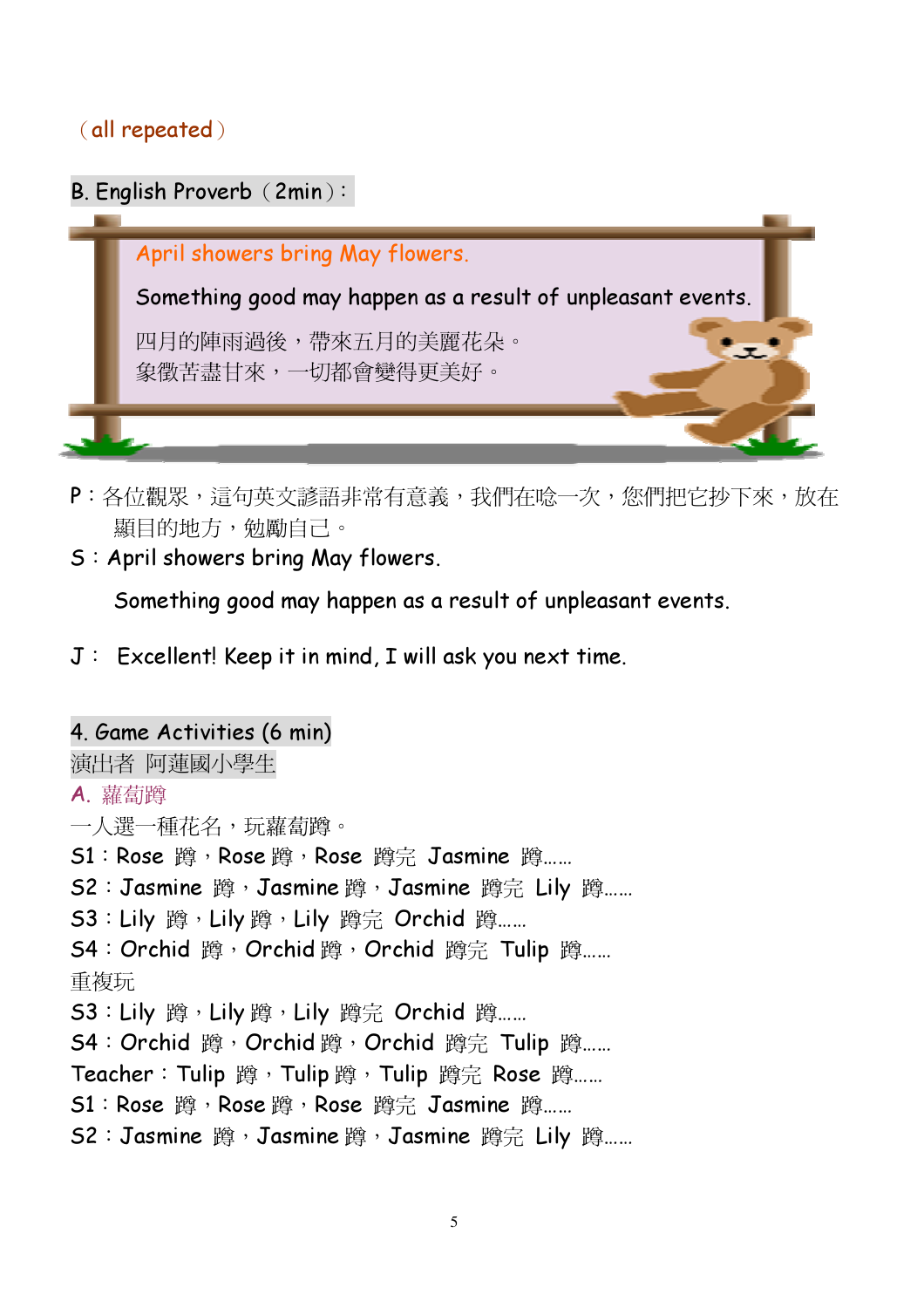## **B.** 配對時間 (4min)

聰明的小朋友,請幫下面的國家找出他們的國花:

| bo 1. England 英國<br>【秀字幕】 | (A)cherry blossom | 【秀圖片】 |
|---------------------------|-------------------|-------|
| 2. France<br>【秀字幕】<br>法國  | (B)maple          | 【秀圖片】 |
| 【秀字幕】<br>3.Canada<br>加拿大  | $(C)$ rose        | 【秀圖片】 |
| 4.Holland<br>【秀字幕】<br>荷蘭  | (D) orchid        | 【秀圖片】 |
| 5.America 美國<br>【秀字幕】     | $(E)$ tulip       | 【秀圖片】 |
| 【秀字幕】<br>6.Japan<br>日本    | (F) lily          | 【秀圖片】 |
| 7.Singapore 新加坡【秀字幕】      | $(6)$ mayflower   | 【秀圖片】 |
|                           |                   |       |

# Ans. : 1. (C) 2. (F) 3. (B) 4. (E)5. (G) 6. (A) 7. (D)

- P: 各位觀眾, 除了校園的花之外, 老師還要介紹各國的國花, 讓大家瞧瞧花的魅 力,這些花各有特色代表國情,您可要仔細看。
- J: England 英國的國花是 rose, rose.
- P: France 法國的國花是 lily, lily.
- J: Canada 加拿大的國花是 maple, maple.
- P: Holland 荷蘭的國花是 tulip, tulip.
- J: America 美國的國花是 mayflower, mayflower.
- P: Japan 日本的國花是 cherry blossom, cherry blossom.
- J: Singapore 新加坡的國花是 orchid, orchid.
- P: 現在老師把花的順序重新打亂, 小朋友誰能幫老師找回呢?
- $S1:$  It seems very interesting, can I try it?
- J: Sure, and I will count the time. Now one, two, three go!

 $S1$ : T finish it!

- J: You took 15 second, very good!
- $P:$  Who would be the next!

S3: I would.

- J: Go ahead, you took 18 seconds, very good!
- P: You really are smart!